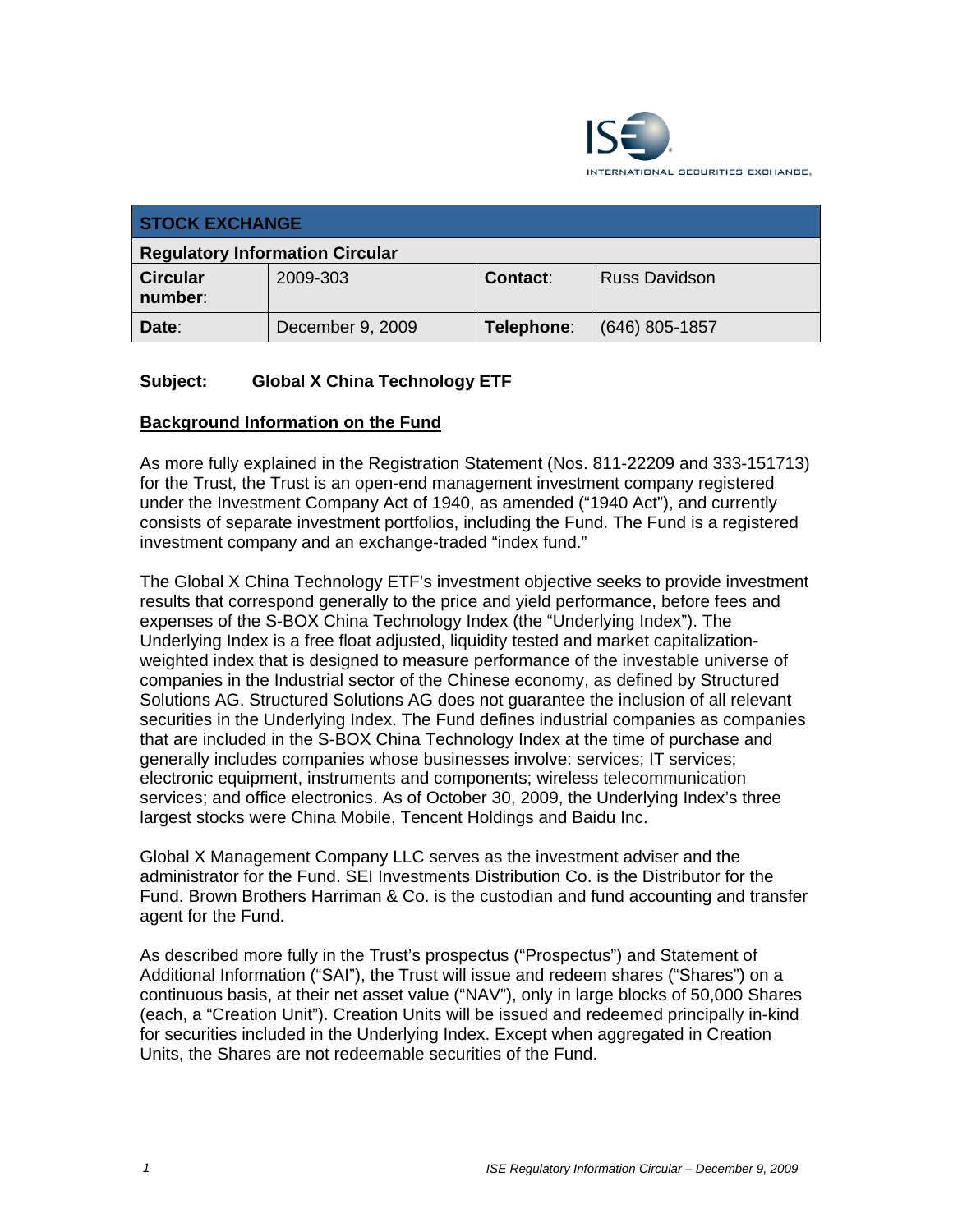Dividends from net investment income, including any net foreign currency gains, generally are declared and paid at least annually and any net realized securities gains are distributed at least annually. In order to improve tracking error or comply with the distribution requirements of the Internal Revenue Code of 1986, dividends may be declared and paid more frequently than annually for the Fund.

The Depository Trust Company ("DTC") serves as securities depository for the Shares, which may be held only in book-entry form; stock certificates will not be issued. DTC, or its nominee, is the record or registered owner of all outstanding Shares.

The NAV per Share of the Fund will be determined as of the close of trading (normally, 4:00 p.m. Eastern Time ("ET")) on each day that the Exchange is open for business (a "Business Day"). NAV is calculated by dividing the value of the net assets of a Fund (i.e., the total value of its assets less all liabilities) by the total number of Shares of the Fund outstanding. NAV will be available from the Distributor and is also available to National Securities Clearing Corporation ("NSCC") participants through data made available from NSCC.

The Trust's registration statement describes the various fees and expenses for the Fund's Shares. For a more complete description of the Fund and the Index, visit www.globalxfunds.com.

#### **Principal Risks**

Interested persons are referred to the Prospectus for a description of risks associated with an investment in the Shares. These risks include foreign market risk and the risk that a Fund's return may not match the return of its index for a number of reasons including the incursion by a Fund of operating expenses and costs not applicable to its index. In addition, as noted in the Prospectus, the Shares may trade at market prices that may differ from their NAV. The NAV of the Shares will fluctuate with changes in the market value of the Fund's holdings. The market prices of the Shares will fluctuate in accordance with changes in NAV as well as the supply and demand for the Shares on the Exchange.

#### **Exchange Rules Applicable to Trading in the Shares**

The Shares are considered equity securities, thus rendering trading in the Shares subject to the Exchange's existing rules governing the trading of equity securities.

# **Trading Hours**

Trading in the Shares on ISE is on a UTP basis and is subject to ISE equity trading rules. The Shares will trade from 8:00 a.m. until 8:00 p.m. Eastern Time. Equity Electronic Access Members (" Equity EAMs") trading the Shares during the Extended Market Sessions are exposed to the risk of the lack of the calculation or dissemination of underlying index value or intraday indicative value ("IIV"). For certain derivative securities products, an updated underlying index value or IIV may not be calculated or publicly disseminated in the Extended Market hours. Since the underlying index value and IIV are not calculated or widely disseminated during Extended Market hours, an investor who is unable to calculate implied values for certain derivative securities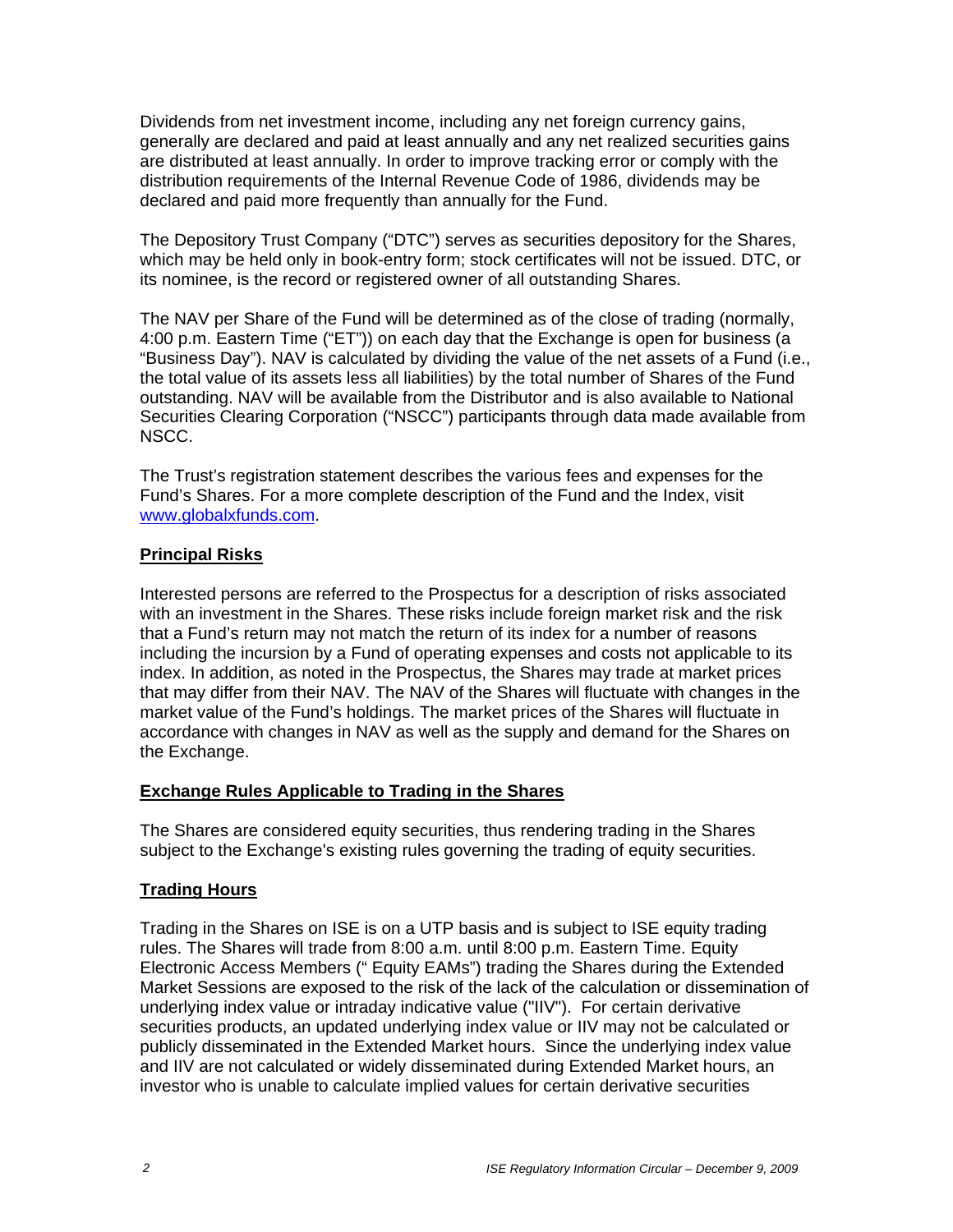products during Extended Market hours may be at a disadvantage to market professionals.

# **Trading Halts**

ISE will halt trading in the Shares in accordance with ISE Rule 2101(a)(2)(iii). The grounds for a halt under this Rule include a halt by the primary market because it stops trading the Shares and/or a halt because dissemination of the IIV or applicable currency spot price has ceased, or a halt for other regulatory reasons. In addition, ISE will stop trading the Shares if the primary market de-lists the Shares.

## **Delivery of a Prospectus**

Pursuant to federal securities laws, investors purchasing Shares must receive a prospectus prior to or concurrently with the confirmation of a transaction. Investors purchasing Shares directly from the Fund (by delivery of the Deposit Amount) must also receive a prospectus.

Prospectuses may be obtained through the Distributor or on the Fund's website. The Prospectus does not contain all of the information set forth in the registration statement (including the exhibits to the registration statement), parts of which have been omitted in accordance with the rules and regulations of the SEC. For further information about the Fund, please refer to the Trust's registration statement.

## **Exemptive, Interpretive and No-Action Relief Under Federal Securities Regulations**

The Commission has issued letters dated October 24, 2006, November 21, 2005 and August 17, 2001 ("No Action Letters") granting exemptive, interpretive and no-action relief from certain provisions of and rules under the Securities Exchange Act of 1934 for exchange-traded funds listed and traded on a registered national securities exchange that meet certain criteria.

# **Regulation M Exemptions**

Generally, Rules 101 and 102 of Regulation M prohibit any "distribution participant" and its "affiliated purchasers" from bidding for, purchasing, or attempting to induce any person to bid for or purchase any security which is the subject of a distribution until after the applicable restricted period, except as specifically permitted in Regulation M. The provisions of the Rules apply to underwriters, prospective underwriters, brokers, dealers, and other persons who have agreed to participate or are participating in a distribution of securities.

The Commission issued a No-Action Letter by which persons participating in a distribution of shares of a fund may engage in secondary market transactions in such shares during their participation in such a distribution, despite the requirements of from Rule 101 under Regulation M. In addition, the SEC has permitted persons who may be deemed to be participating in the distribution of shares of a fund (i) to purchase securities for the purpose of purchasing creation unit aggregations of fund shares and (ii) to tender securities for redemption in Creation Unit Aggregations. Further, the Commission has clarified that the tender of fund shares to the Fund for redemption does not constitute a bid for or purchase of any of the Funds' securities during the restricted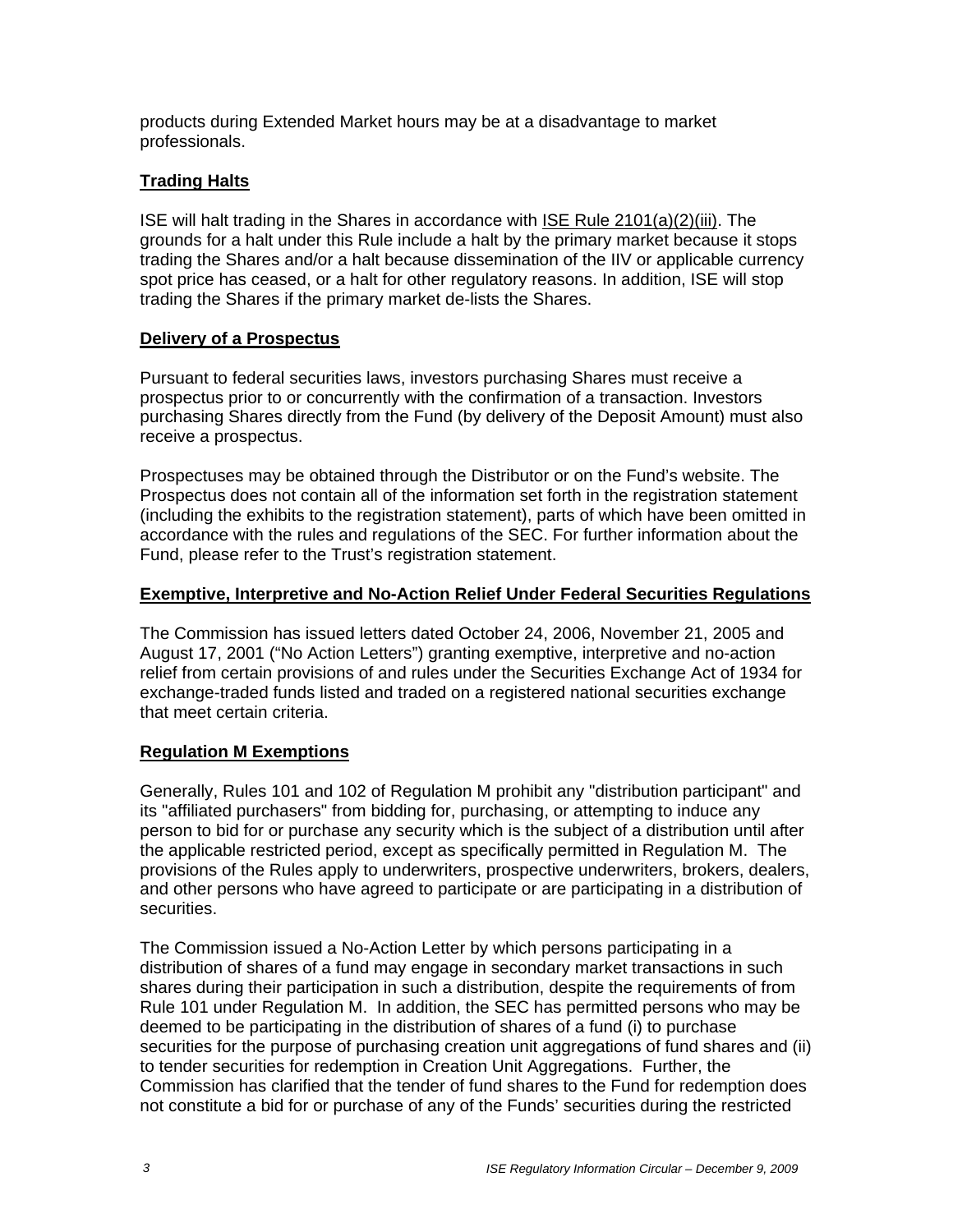period of Rule 101. The Commission has issued a No-Action Letter to paragraph (e) of Rule 102 under Regulation M which allow the redemption of fund shares in creation unit aggregations during the continuous offering of shares.

## **Customer Confirmations for Creation or Redemption of Fund Shares (SEC Rule 10b-10)**

Broker–dealers who handle purchases or redemptions of Fund shares in Creation Units for customers will be permitted to provide such customers with a statement of the number of Creation Unit Aggregations created or redeemed without providing a statement of the identity, number and price of shares of the individual securities tendered to the Fund for purposes of purchasing creation unit aggregations ("Deposit Securities") or the identity, number and price of shares to be delivered by the Trust to the redeeming holder ("Redemption Securities"). The composition of the securities required to be tendered to the Fund for creation purposes and of the securities to be delivered on redemption will be disseminated each business day and will be applicable to requests for creations or redemption, as the case may be, on that day. This exemptive relief under Rule 10b-10 with respect to creations and redemptions is subject to the following conditions:

- 1) Confirmations to customers engaging in creations or redemptions must state that all information required by Rule 10b-10 will be provided upon request;
- 2) Any such request by a customer for information required by Rule 10b-10 will be filed in a timely manner, in accordance with Rule 10b-10(c);
- 3) Except for the identity, number and price of shares of the component securities of the Deposit Securities and Redemption Securities, as described above, confirmations to customers must disclose all other information required by Rule 10b-10(a).

# **SEC Rule 14e-5**

The Commission has permitted any person acting as a dealer-manager of a tender offer for a component security of fund (1) to redeem fund shares in creation unit aggregations from the issuer that may include a security subject to such tender offer and (2) to purchase fund shares during such tender offer. In addition, a No-Action has been issued under Rule 14e-5 states that if a broker-dealer acting as a dealer-manager of a tender offer for a security of the Fund purchases or arranges to purchase such securities in the secondary market for the purpose of tendering such securities to purchase one or more creation unit aggregations of shares, it must be made in conformance with the following:

- i. such bids or purchases are effected in the ordinary course of business, in connection with a basket of 20 or more securities in which any security that is the subject of a distribution, or any reference security, does not comprise more than 5% of the value of the basket purchased; or
- ii. purchases are effected as adjustments to such basket in the ordinary course of business as a result of a change in the composition of the underlying index; and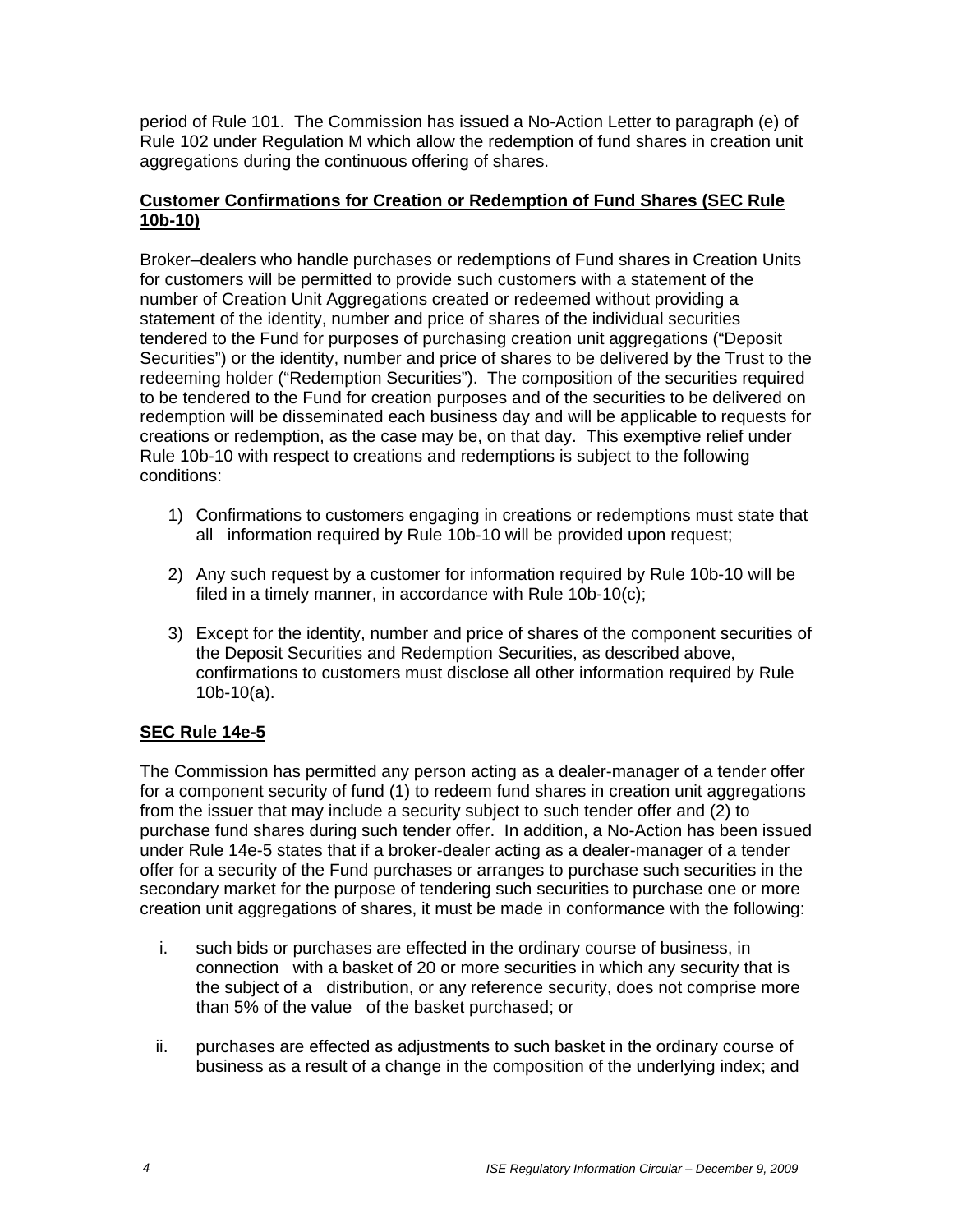iii. such bids or purchases are not affected for the purpose of facilitating such tender offer.

# **Section 11(d)(1); SEC Rules 11d1-1 and 11d1-2**

Section 11(d)(1) of the Act generally prohibits a person who is both a broker and a dealer from effecting any transaction in which the broker-dealer extends credit to a customer on any security which was part of a new issue in the distribution of which he participated as a member of a selling syndicate or group within thirty days prior to such transaction. The Commission has clarified that Section 11(d)(1) does not apply to broker-dealers that are not authorized participants (and, therefore, do not create creation unit aggregations) that engage in both proprietary and customer transactions in shares of a fund in the secondary market, and for broker-dealer authorized participants that engage in creations of creation unit aggregations. This relief is subject to specific conditions, including the condition that such broker-dealer (whether or not an authorized participant) does not, directly or indirectly, receive from the fund complex any payment, compensation or other economic incentive to promote or sell the shares of a fund to persons outside the fund complex, other than non-cash compensation permitted under NASD Rule 2830 (I)(5)(A), (B) or (C). See letter dated November 22, 2005 from Brian A Bussey, Assistant Chief Counsel, SEC Division of Market Regulation, to Barclays Global Investors, N.A., dated November 22, 2005. The Commission has issued a No-Action Letter under Section 11(d)(1) of the Act states that broker-dealers may treat shares of a fund, for purposes of Rule 11d1-2, as "securities issued by a registered open-end investment company as defined in the Investment Company Act" and thereby extend credit or maintain or arrange for the extension or maintenance of credit on shares that have been owned by the persons to whom credit is provided for more than 30 days, in reliance on the exemption contained in the rule.

#### **SEC Rule 15c1-5 and 15c1-6**

The Commission has issued a No-Action letter with respect to Rule 15c1-5 and Rule 15c1-6 as to the required disclosure of control by a broker or dealer with respect to creations and redemptions of fund shares and secondary market transactions therein.

**This Regulatory Information Circular is not a statutory Prospectus. Equity EAMs should consult the Trust's Registration Statement, SAI, Prospectus and the Fund's website for relevant information.**